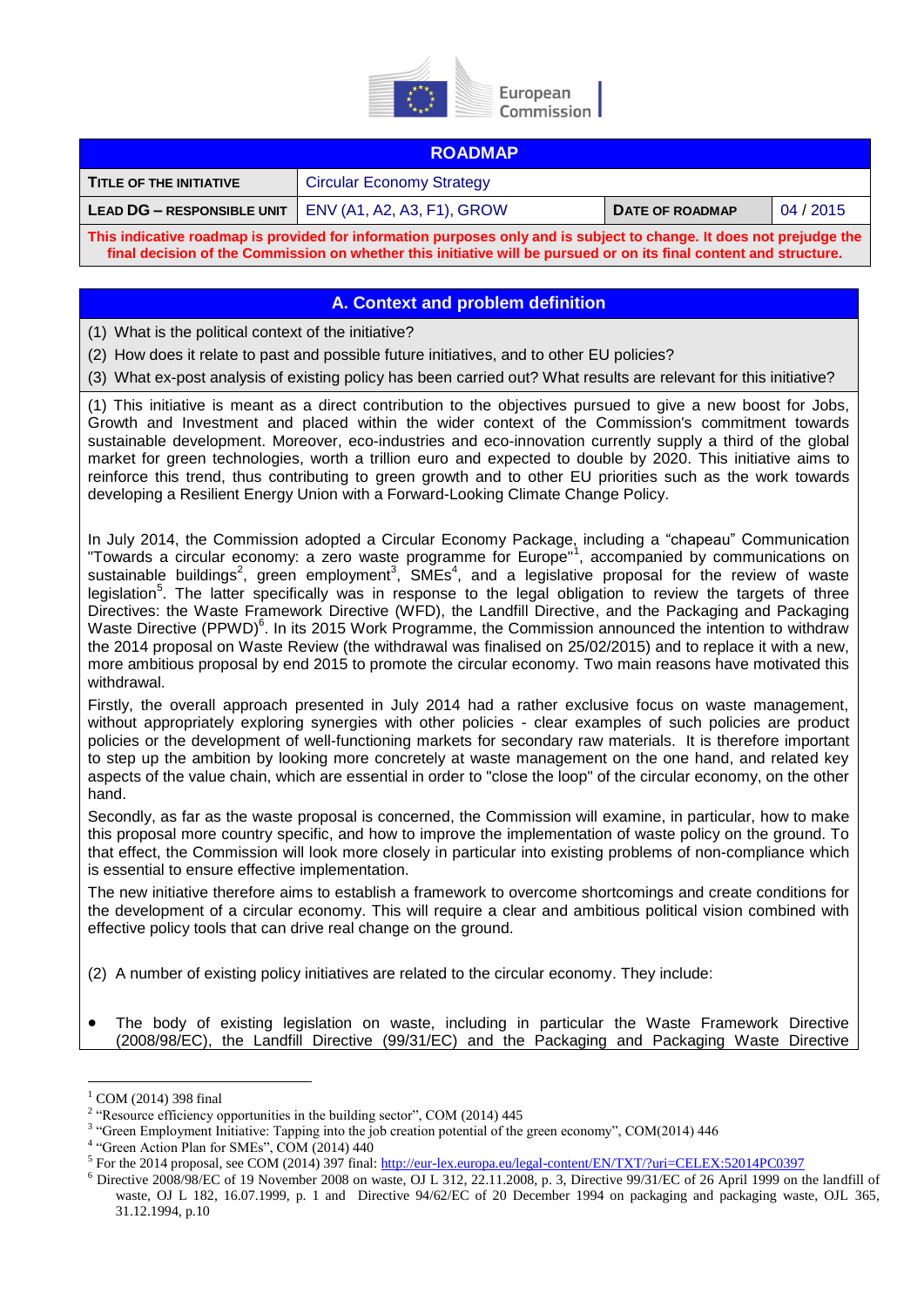(94/62/EC)

- Europe 2020 Strategy for smart, sustainable and inclusive growth, 2010-2011<sup>7</sup> in particular the flagships Resource Efficient Europe, Industrial Policy for the Globalisation Era and Innovation Union.
- The Seventh Environment Action Programme, 2013<sup>8</sup>
- Horizon 2020: The Framework Programme for Research and Innovation
- Roadmap to a Resource-efficient Europe,  $2011^9$
- The Bioeconomy Strategy<sup>10</sup>
- Raw Materials Initiative<sup>11</sup> and the European Innovation Partnership on Raw Materials<sup>12</sup>
- European Innovation Partnership on Water<sup>13</sup>
- European Innovation Partnership on Agricultural productivity and sustainability
- $\bullet$  Blueprint for Forest-based Industries<sup>14</sup>
- Consultative Communication on the sustainable use of phosphorus, 2013<sup>15</sup>
- Commission's Communication on Resource Efficiency Opportunities in the Building Sector
- Sustainable Consumption and Production and Sustainable Industrial Policy (SCP/SIP) Action Plan, 2008<sup>16</sup>
- Eco-innovation Action Plan. 2011<sup>17</sup>
- Single Market for Green Products 2013 and Product/Organisational Environmental Footprint pilot 2013 2016
- Green Paper on a strategy on plastic waste in the environment,  $2013^{18}$
- Communication "For a European Industrial Renaissance", 2014
- Communication "Social Business Initiative (SBI) Creating a favourable climate for social enterprises, key stakeholders in the social economy and innovation", 2011
- A European Consumer Agenda, 2012 $^{20}$
- The revised Common Agricultural Policy

The Green Action Plan For SMEs: Enabling SMEs to turn environmental challenges into business opportunities<sup>21</sup>

(3) Available ex-post analysis of existing policy:

Product design and use phase:

- Ecodesign and Energy Labelling legislation (Technical report: Evaluation of the Energy Labelling Directive and specific aspects of the Ecodesign Directive, 2014)
- REFIT / Evaluation of EMAS and Ecolabel (Study supporting the evaluation of the implementation of the EU Ecolabel Regulation), 2015 (ongoing); Study supporting the evaluation of the implementation of the EU Eco-Management and Audit Scheme (EMAS), 2015 (ongoing)

Waste:

- Ex-post evaluation carried out by the EEA;
- Ex-post evaluation of five Waste Stream Directives (including the Packaging and Packaging Waste

- <sup>11</sup> COM(2008)699 and COM(2011) 25
- <sup>12</sup> COM(2012)82

<sup>14</sup> SWD(2013) 343

<sup>1</sup> <sup>7</sup> COM(2010) 2020, COM(2011) 21

<sup>8</sup> Decision No 1386/2013/EU of the European Parliament and of the Council of 20 November 2013 on a General Union Environment Action Programme to 2020 'Living well, within the limits of our planet', OJ L 354, 28.12.2013, p. 171–200.

<sup>9</sup> COM(2011) 571

 $10$  COM(2012) 60

<sup>13</sup> COM(2012) 216 final

<sup>&</sup>lt;sup>15</sup> COM(2013) 517 <sup>16</sup> COM(2008) 397

<sup>&</sup>lt;sup>17</sup> COM(2011) 899

<sup>18</sup> COM(2013) 123

<sup>19</sup> COM(2011) 682 final (http://eur-lex.europa.eu/LexUriServ/LexUriServ.do?uri=COM:2011:0682:FIN:EN:PDF)

<sup>20</sup> COM (2012) 225

 $^{21}$  COM/2014/0440 final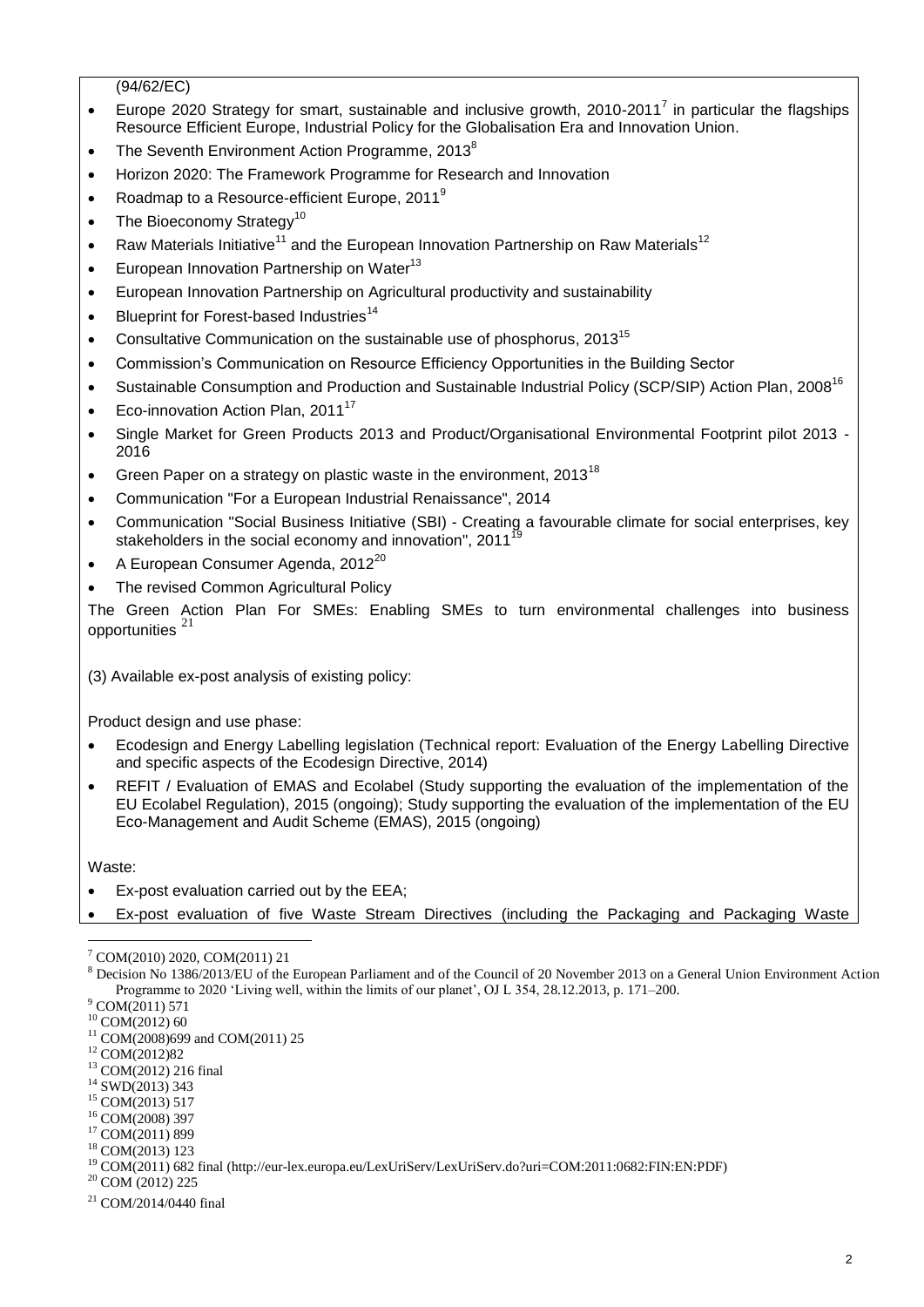Directive and partly referring to the Waste Framework Directive), 2014<sup>22</sup>

European Court of Auditors 2012 report<sup>23</sup> on the use of Regional funds for municipal waste management, including several recommendations to improve the existing EU legislation as well as its effective implementation.

What are the main problems which this initiative will address?

Global competition for resources is increasing. Supply concentration of resources, particularly critical raw materials outside the EU, makes our industry and society dependent on imports and vulnerable to high prices, market volatility, and the political situation in supplying countries.

By maintaining the value of the materials and energy used in products in the value chain for the optimal duration and by minimising waste and resource use, the circular economy can promote competitiveness, innovation, a high level of protection for humans and the environment, and bring major economic benefits, thus contributing to growth and job creation. It can also provide consumers with more durable and innovative products that provide monetary savings and an increased quality of life.

The circular economy requires action at all stages of the life cycle of products: from the extraction of raw materials, through material and product design, production, distribution and consumption of goods, repair, remanufacturing and re-use schemes, to waste management and recycling. All these stages are linked (for example, use of certain hazardous substances in the production of products can affect their recycling potential, if the substances become subject to regulatory requirements at later stages, or the quality and value of recycled materials, if not addressed adequately), and improvements in terms of resource and energy efficiency can be made at all stages.

Promoting the circular economy also requires demand-side measures. The development of innovative solutions and new markets also need to be supported as a key element of the circular economy.

Important barriers to the circular economy arise from market failures (e. g . weak price signals due to lack of internalisation of externalities on some commodity markets , split incentives for actors across the value chain, lack of information for investors or consumers, etc.), but also governance and regulatory failures, some of which can be linked to EU legislation (e.g. some ineffective or insufficient policy tools, unaddressed implementation problems, lack of coherence between policy instruments, creation of administrative burden and barriers, lack of harmonised standards, etc.).

This initiative aims at tackling some of those barriers through a comprehensive and coherent approach that fully takes into account interactions and interdependence across the whole value chain, rather than focusing exclusively on one part of the economic cycle.

Who will be affected by it?

The circular economy will bring change for:

- EU citizens and consumers as users of products and services;

- All economic actors across the product value chains (resource extraction / mining sector, product designers, manufacturers, distributors, retailers, consumers, repair / reuse businesses, waste management sector)

- public administrations.

All these actors will also be affected as producers of waste.

Is EU action justified on grounds of subsidiarity? Why can Member States not achieve the objectives of the proposed action sufficiently by themselves? Can the EU achieve the objectives better?

EU added-value and subsidiarity will be key guiding principles to select measures to pursue. In this context, potential impacts on the internal market will be an important factor. Non-harmonised national measures on circular economy may threaten the functioning of the internal market thus potentially creating a strong rationale for action at EU level. At the same time, the internal market can provide scale and scope to the introduction and uptake of new solutions. In this context, the enhanced role of public procurement should be also examined. Moreover, some of the problems to be addressed might have direct links with EU product and substance legislation and might not be overcome without adequate action at EU level – for example through regulatory action or clarification of existing legislation. On the other hand, certain other issues don't need EU intervention and can be addressed by Member States.

Regarding waste management, an explicit mandate in EU waste legislation requires a review of existing targets. Moreover, effective design of recycling legislation with smart targets will provide signals and legal certainty to economic operators, allowing smooth functioning of the single market and a level-playing field in terms of environmental protection and resource efficiency. In addition, poor waste management can lead to

<sup>&</sup>lt;u>.</u> <sup>22</sup> <http://eur-lex.europa.eu/legal-content/EN/TXT/?uri=CELEX:52014SC0209>

<sup>&</sup>lt;sup>23</sup> [http://www.eca.europa.eu/Lists/ECADocuments/SR12\\_20/SR12\\_20\\_EN.PDF](http://www.eca.europa.eu/Lists/ECADocuments/SR12_20/SR12_20_EN.PDF)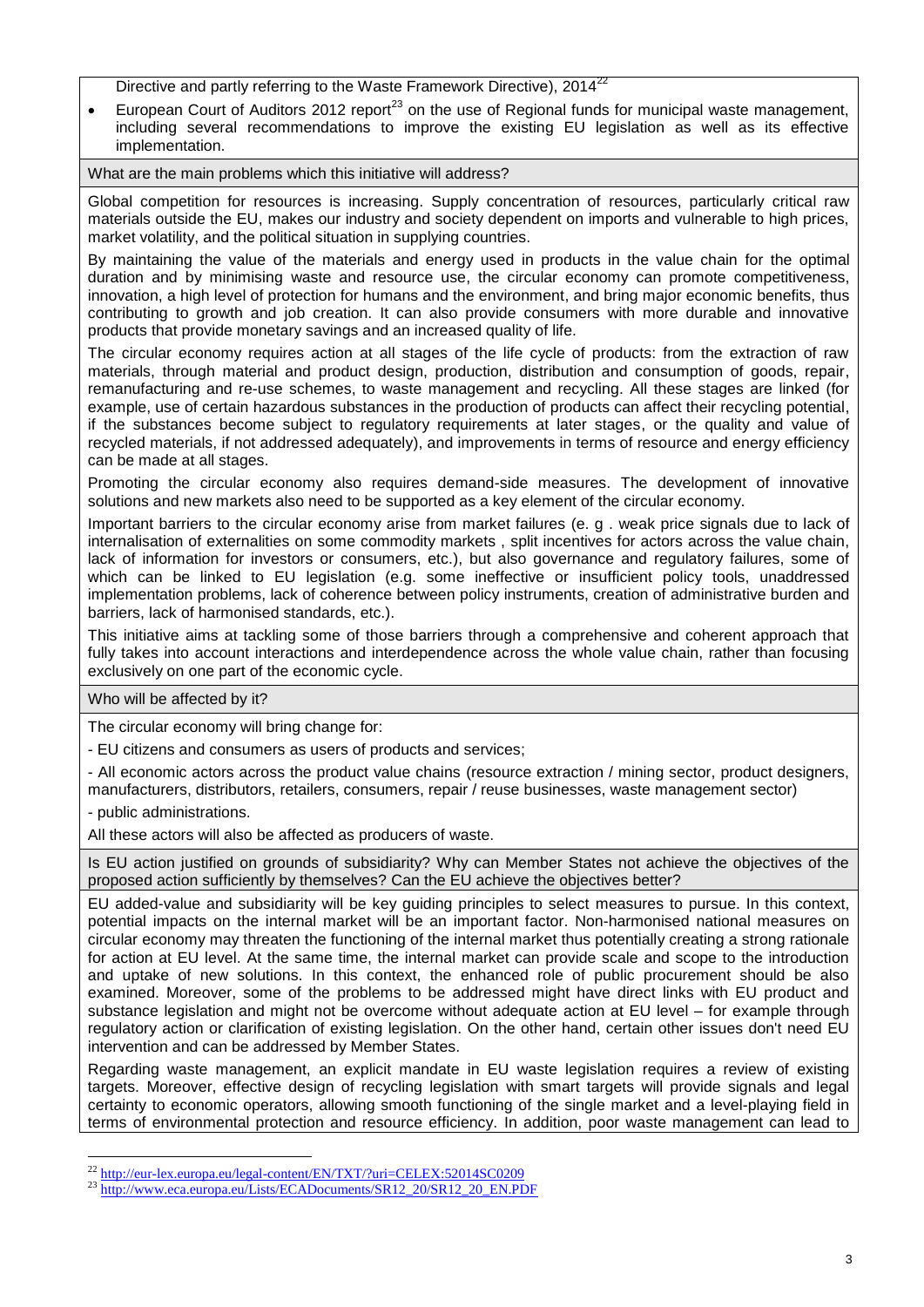transnational harmful environmental impacts, such as additional emissions of greenhouse gases and air and water pollutants.

# **B. Objectives of the initiative**

What are the main policy objectives?

The main policy objective is to create conditions for the development of a circular economy by addressing barriers and enabling the development of new markets and business models. This objective should be pursued in a more ambitious, concrete and effective way, in areas where the EU has a clear added value, thus bringing in economic, social, and environmental benefits resulting from optimised use of resources in the EU: in particular, the creation of jobs and economic value in the EU, an improved situation for consumers, increased access to raw materials, avoided pollution, and slower resource depletion.

This includes a more effective approach on waste, taking into account the discrepancies between Member States in terms of waste management and addressing the problems on the ground, and aiming in general at decreasing residual waste while increasing the use of secondary raw materials in the EU economy.

On the circular economy at large, an action plan will identify key measures across the value chain. Specific areas of intervention could include, but are not limited to: materials production and use, product design, distribution, use (consumption) phase, public procurement, labelling and product information, waste management, development of markets for secondary raw materials (e.g. organic fertilizers), improving framework conditions in priority sectors such as sustainable chemical production, bio-economy, extraction of secondary raw materials, food, construction, plastics, critical raw materials (including phosphorus), water use, and improving cross-sectoral cooperation, e.g. by the promotion of industrial symbiosis, repair and re use and enabling the development of new business models. Illegal flows of waste, including hazardous waste, are also a particular concern.

Research and innovation will need to be encouraged in order to effectively take these opportunities forward.

An effective financing and support framework for the circular economy will need to underpin these objectives.

Finally, the strategy should allow appropriate monitoring of progress.

Do the objectives imply developing EU policy in new areas?

In principle no, to be confirmed in the light of the options identified.

#### **C. Options**

(1) What are the policy options (including exemptions/adapted regimes e.g. for SMEs) being considered?

(2) What legislative or 'soft law' instruments could be considered?

(3) How do the options respect the proportionality principle?

The new approach to the circular economy will contain a number of elements with different level of maturity. It will consist of two main elements: (i) a revised proposal on the waste review, (ii) a Communication explaining the rationale behind the approach accompanied by an action plan addressing the full circle and including a list of actions in each pillar of intervention with precise deadlines to be followed-up by the Commission. A broad spectrum of policy options will be assessed with a view to identifying areas for priority action. Options analysed will include a mix of legislative, non-legislative, and financial instruments which are best suited to each pillar of intervention. Each option shall be assessed on the basis of effectiveness, subsidiarity, and proportionality with regard to the main policy objective in order to ensure that only those options that are likely to make a significant contribution to the objective are retained. Barriers to the circular economic model arising from EU legislation will be examined and addressed as a matter of priority.

#### **D. Initial assessment of impacts**

What are the benefits and costs of each of the policy options?

The precise costs and benefits of single options will be further assessed once preparatory work on the individual actions progresses.

Could any or all of the options have significant impacts on (i) simplification, (ii) administrative burden and (iii) on relations with other countries, (iv) implementation arrangements? And (v) could any be difficult to transpose for certain Member States?

(i) simplification: The proposed actions can have a positive effect through a better alignment and streamlining of the implementation and interpretation of EU waste legislation in particular, and possibly other EU legislation.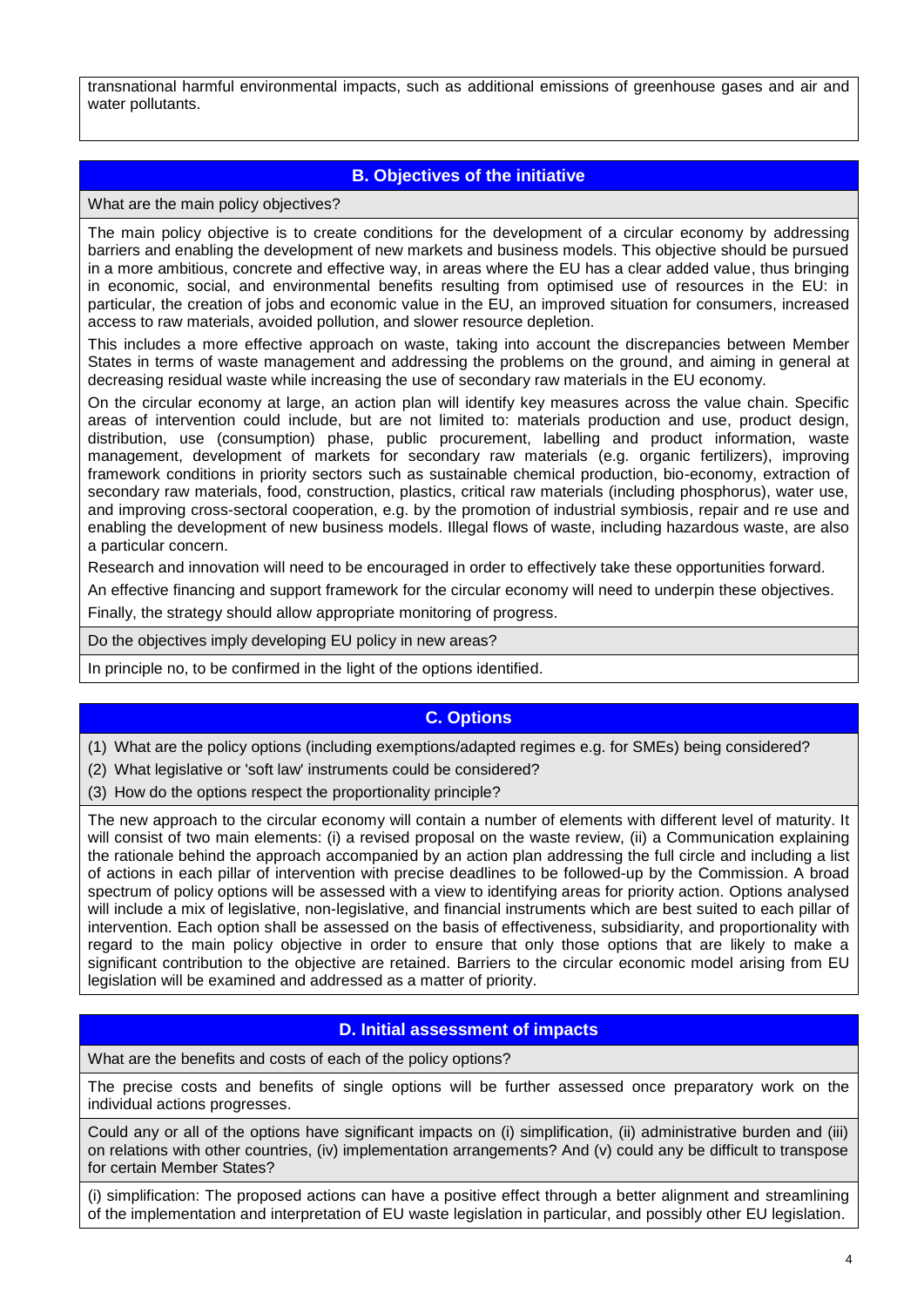(ii) administrative burden: The Waste Review can result in simplification of reporting requirements under EU waste legislation.

(iii) relations with other countries: Resource, material and product value chains are increasingly global. The effect on such value chains will need to be assessed, both in terms of third country access to the EU market and of EU exports to their markets. This includes the need to avoid the establishment of non-tariff barriers.

(iv) implementation: The proposed actions can support improved implementation through EU funding, better compliance promotion and simplified legislation. Challenges in implementation and new business opportunities can be linked to effective communication towards all stakeholders, availability of finance, availability of data and information, or to specific policy instruments.

(v) transposition: Waste management legislation can be challenging to those EU Member States which lag behind in implementation (particularly where the implementation gap is created by administrative or political shortcomings or a discrepancy between reported data and actual performance, e.g. as regards recycling rates).

(1) Will an IA be carried out for this initiative and/or possible follow-up initiatives?

- (2) When will the IA work start?
- (3) When will you set up the IA Steering Group and how often will it meet?
- (4) What DGs will be invited?

(1) An existing IA will be used as a basis for the revised proposal on waste. Where necessary, this will be complemented with additional data and information. All additional measures presented in the context of the action plan will be impact-assessed, as appropriate and fully in line with better regulation principles, before their adoption.

(2) An IA for the revised proposal on Waste Review was finalised in 2014. Any complementary analysis will be carried out in the course of 2015.

(3) An Inter-service Steering Group was established in January 2015.

(4) SG, ENV, GROW, RTD, ENER, SANTE, AGRI, JUST, ECFIN, CLIMA, REGIO, JRC, EMPL, ESTAT, TAXUD, TRADE, COMP.

(1) Is any option likely to have impacts on the EU budget above  $\epsilon$  5m?

(2) If so, will this IA serve also as an ex-ante evaluation, as required by the Financial Regulation? If not, provide information about the timing of the ex-ante evaluation.

(1) Yes, circular economy goals would most likely have to be promoted through various financing sources, including EU funding instruments.

(2) For measures proposed in the action plan that have an impact on the EU budget, an ex-ante analysis will be carried out as appropriate before their adoption.

## **E. Evidence base, planning of further work and consultation**

- (1) What information and data are already available? Will existing IA and evaluation work be used?
- (2) What further information needs to be gathered, how will this be done (e.g. internally or by an external contractor), and by when?
- (3) What is the timing for the procurement process & the contract for any external contracts that you are planning (e.g. for analytical studies, information gathering, etc.)?
- (4) Is any particular communication or information activity foreseen? If so, what, and by when?

(1) An array of studies on circular economy (and specific priority areas) exists and can be readily used as a basis for analysis. Examples include:

- SOER 2015 and its sections on resource efficiency and global competition for resources.
- Studies from the Ellen Macarthur Foundation
- JRC foresight study "2035: Paths towards a sustainable EU economy Sustainable transitions and the potential of eco-innovation for jobs and economic development in the EU eco-industries 2035" (soon to be published)
- Scoping study to identify potential circular economy actions, priority sectors, material flows & value chains, coordinated by Institute for Environmental Studies Vrije Universiteit and Policy Studies Institute at the University of Westminster, 2014.
- The EEA Environmental indicator Report, 2014.
- Study on modelling of the economic and environmental impacts of raw material consumption (2014):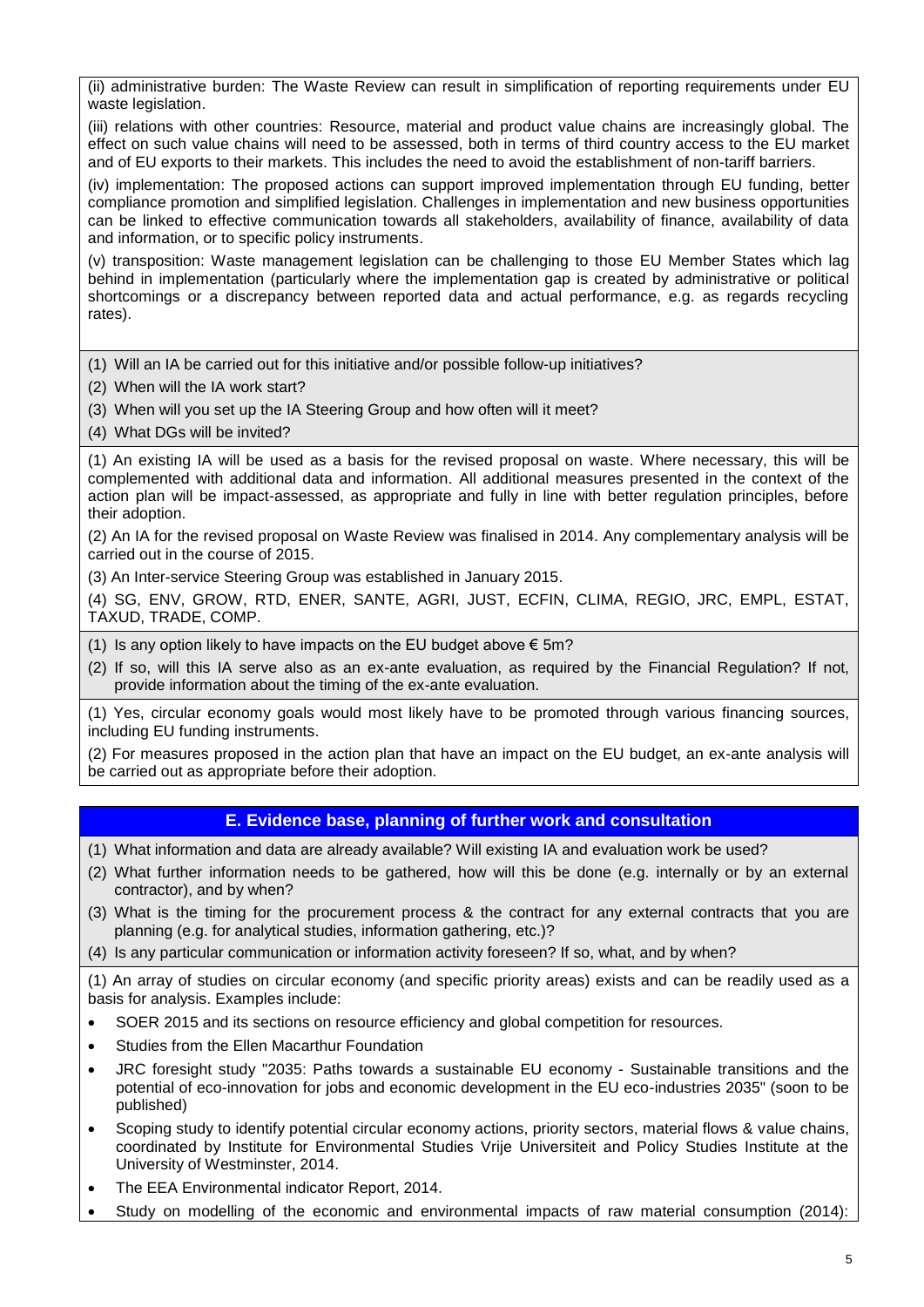macroeconomic modelling of efforts to improve resource efficiency.

- "Economic Analysis of Resource Efficiency Policies" (2011): examining 120 resource efficiency policies were identified in 23 countries
- Cases of implementing resource efficient policies by the EU industry: 21 cases drawn from eight industrial sectors.
- Macroeconomic modelling of sustainable development and the links between the economy and the environment (2011): Marginal abatement cost curves are developed, showing that resource use can be reduced with benefits in terms of jobs and growth.
- Assessment of Scenarios and Options towards a Resource Efficient Europe (2014): This study identifies the potential for improving resource efficiency in the built environment. This includes assessing the economic, social and environmental effects of technical efficiency improvements from both single technical options and more system wide changes.
- Enhancing comparability of data on estimated budgetary support and tax expenditures for fossil fuels (2014): This report is developing a harmonized approach to the identification and quantification of government support to fossil fuels and applying this approach to all 28 EU Member States. It is building on previous studies, i.e. by the OECD.
- Steps towards greening in the EU: Member States' resource efficiency policies (2013): The study reviews environmental policy in the Member States during 2011-2012. It examines a number of areas of priority in the context of Resource Efficiency and the Europe 2020 Strategy.
- The Number of Jobs Dependent on the Environment and Resource Efficiency (2012): Study explores how 'greening the economy' can boost job creation in areas directly connected to the environment such as conservation, waste, water and air quality.
- Identification and mitigation of the negative impacts of EU demand for certain commodities on biodiversity in third countries: [http://ec.europa.eu/environment/nature/pdf/study\\_third\\_countries.pdf.](http://ec.europa.eu/environment/nature/pdf/study_third_countries.pdf)
- McKinsey, "The Growth Within a shift towards a circular economy as a way forward for Europe's troubled economy", ongoing project (2014-2015).
- Issues of Financing for resource efficiency/promotion of a circular economy as a follow-up to the Resource Efficiency Roadmap Communication and the Resource Efficient Finance Roundtable:
	- $\circ$  Impact of accounting rules and practices on resource efficiency in the EU (2015, just finalised): The study analyses whether existing accounting rules can affect companies´ decisions about investing in resource-efficient assets or selling more resource-efficient products.
	- $\circ$  Resource efficiency and fiduciary duty of investors (to be finalised Sept/Oct 2015): The study analyses how resource-related issues are currently included in the fiduciary duties of institutions investing on someone else´s benefits, so as to more properly reflect investment risks, and will develop recommendations on whether and how this should be done in the future.
	- $\circ$  Potential of green bonds as a way to bridge the supply-demand gap between the debt capital markets and green investment projects: study planned for 2016.
	- o Natural Capital Accounting pilot under the Mapping and Assessment of Ecosystems and their Services initiative (MAES report about to be finalised)
	- $\circ$  Corporate Natural Capital Accounting work under the EU Business and Biodiversity platform
	- $\circ$  Study on modelling of the economic and environmental impacts of raw material consumption (2014): This report provides a quantitative analysis of different resource productivity (RP) targets for the EU.
	- $\circ$  State-of-play of national consumption-based indicators (2013): Report on the state of the art in the development of footprint-type indicators for materials, water, land and carbon for use on the national level.
- The Strategic Implementation Plan of the European Innovation Partnership on Raw Materials
- The report on Critical Raw Materials for the EU
- The report of the European Rare Earth Competency Network (not yet published)
- The study on the competitiveness of the European non-energy extractive industries and recycling industries (not yet published)
- Study on waste as a resource
- Study on industrial symbiosis.
- Accelerating economic growth delivery plan for 2014-15 (UK Innovation Agency): [https://www.gov.uk/government/uploads/system/uploads/attachment\\_data/file/362263/Delivery\\_Plan\\_2014](https://www.gov.uk/government/uploads/system/uploads/attachment_data/file/362263/Delivery_Plan_2014-15.pdf) [-15.pdf.](https://www.gov.uk/government/uploads/system/uploads/attachment_data/file/362263/Delivery_Plan_2014-15.pdf)
- All projects, studies and actions completed, on-going and recently started under the action plan of the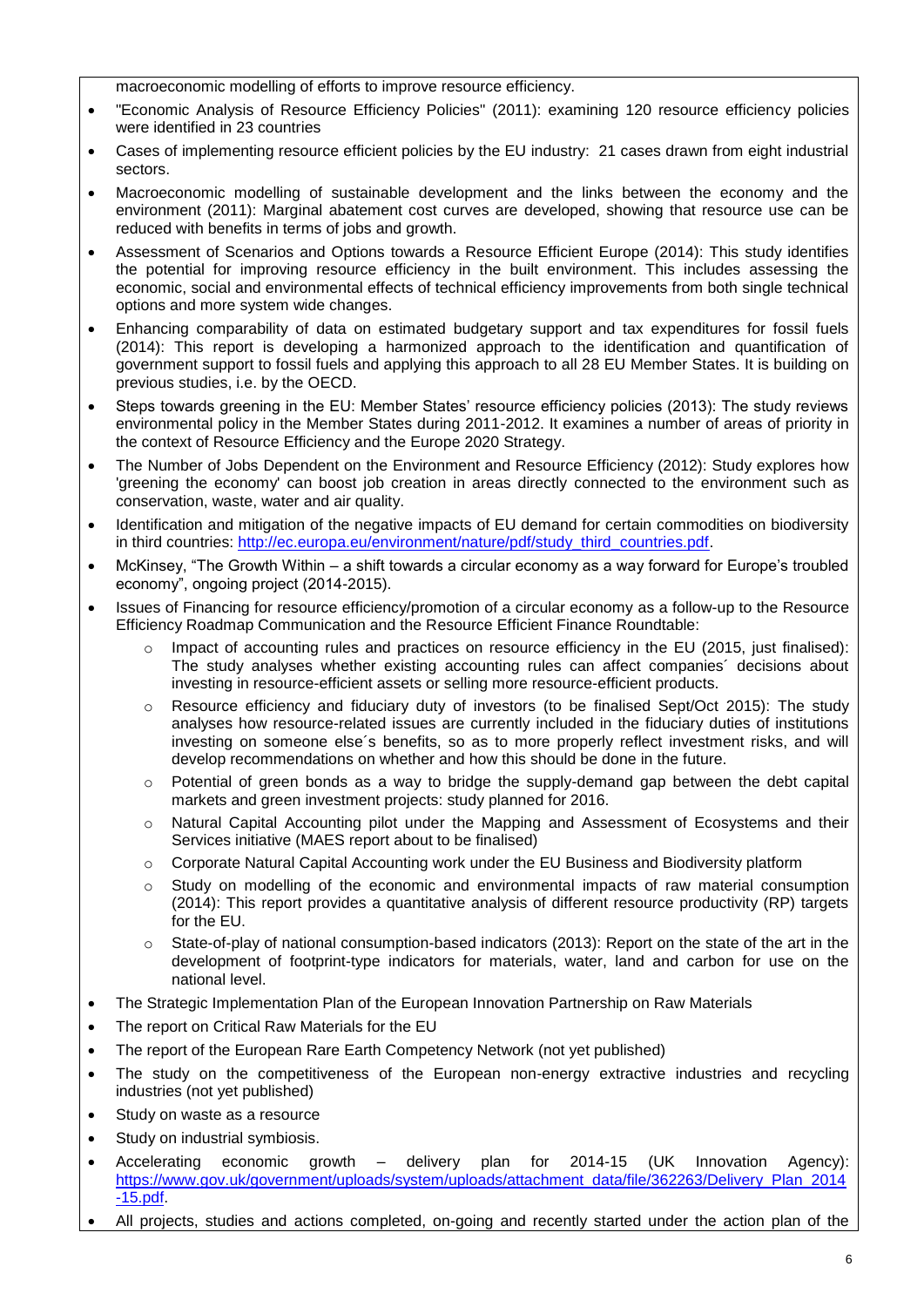bioeconomy strategy Communication.

- Priority recommendations of the Ad-hoc Advisory Group of the Lead Market initiative and confirmed as well as currently being assessed for implementation by the Commission Expert Group on Bio-Based Products.
- The Thematic Document Publications of the Bioeconomy Panel and the Stating Committee on Agriculture.
- The current on-going mandated standardisation work for bio-based products that are scheduled for completion by 2016.
- Consumer market studies on environmental claims (to be published in Spring 2015) and legal guarantees (ongoing)
- Studies on food waste prevention (including costs):
	- o [Counting the Cost of Food Waste: EU Food Waste Prevention –](http://www.parliament.uk/documents/lords-committees/eu-sub-com-d/food-waste-prevention/154.pdf) UK House of Lords report
	- o [Strategies to achieve economic and environmental gains by reducing food waste \(WRAP-NCE\)](http://newclimateeconomy.report/wp-content/uploads/2015/02/WRAP-NCE_Economic-environmental-gains-food-waste.pdf)
	- o [Summary report to MS Expert Group on Food Losses and Food Waste](http://ec.europa.eu/food/safety/food_waste/eu_actions/member_states/docs/20141107_sum_tor_en.pdf)
	- o [Summary report of stakeholder WG on Food losses and food waste](http://ec.europa.eu/dgs/health_food-safety/dgs_consultations/docs/summary_20140508_en.pdf)
	- $\circ$  Summary report of ad hoc meeting (28.10.2014) with stakeholders on the possible development of [EU guidance to facilitate food donation](http://ec.europa.eu/dgs/health_food-safety/dgs_consultations/docs/20141028_summary_report_en.pdf)
	- o EU Economic and Social Committee: ["Comparative Study on EU Member States legislation and](http://www.eesc.europa.eu/resources/docs/executive-summary_comparative-study-on-eu-member-states-legislation-and-practices-on-food-donation.pdf)  [practices on food donation"](http://www.eesc.europa.eu/resources/docs/executive-summary_comparative-study-on-eu-member-states-legislation-and-practices-on-food-donation.pdf)

In addition, building on the Innovation Union and Resource efficiency Flagship Initiatives, Eco-innovation and Resource Efficiency projects have been funded in the context of the  $7<sup>th</sup>$  Framework Programme for Research and Technological Development (FP7). Resulting from 2012 and 2013 calls for proposals, about 15 projects are addressing processes, products and services that support resource efficiency and the circular economy.

Within the new framework programme for Research and Innovation, Horizon 2020, under the Societal Challenge "Climate Action, Environment, Resource Efficiency and Raw Materials", actions relevant to resource efficiency, eco-innovation, and circular economy are addressed. As a result of the Horizon 2020 Work Programme 2014, five projects, for a total EU contribution of 43 MEUR, are addressing the topic of 'Moving towards a circular economy through industrial symbiosis', while the issue of going 'Towards a near-zero waste at European and Global level' is addressed by two coordination and support actions.

On waste, existing work on the waste review proposal (including an IA) will be used. In addition, the following sources are important:

- Several Commission and EEA studies and reports on coherence of waste legislation, implementation, inspections, and waste shipments. At present DG ENV is focusing on implementation with several compliance promotion initiatives about to be launched: second phase of compliance promotion initiative on municipal waste (the 1st one covered 10 MS, now will cover 8 MS); compliance promotion initiative on hazardous waste (covering EU28); study on separate collection systems for municipal waste; a pilot project on construction and demolition waste; a study on landfilling of bio waste as a follow-up to a recent Court ruling on the Malagrotta landfill; a study on waste shipments and efficiency of waste markets.
- Studies on Green Growth in 2010, on coherence of waste legislation in 2011, and on plastic waste in the environment, all addressing aspects of circular economy.
- 2013 Green Paper on a strategy on plastic waste in the environment.
- The fitness check study of current waste stream Directives (2014).

In addition, a number of ongoing initiatives will provide specific information, e.g. Interservice work on the review of Ecodesign and Energy Labelling Directives and the fitness check on Ecolabel and EMAS. Also, the study "A framework for Member States to support business in improving its resource efficiency" is examining measures applied by Member States and the potential to more widely apply best practice.

(2) Depending on the selected pillars of intervention and priority areas, any necessary additional information can be gathered internally or by an external contractor. If additional information has to be gathered on the waste review proposal, this could be done through the existing framework contract with the consulting team that supported the preparation of the IA, with the support of the EEA and Eurostat.

(3) to be confirmed, see above

(4) to be confirmed

Which stakeholders & experts have been or will be consulted, how, and at what stage?

A number of stakeholders and experts consultations have already taken place, as listed below. In addition, appropriate stakeholder consultation will be carried out in the preparation for the new initiative, including an online consultation and a stakeholder meeting.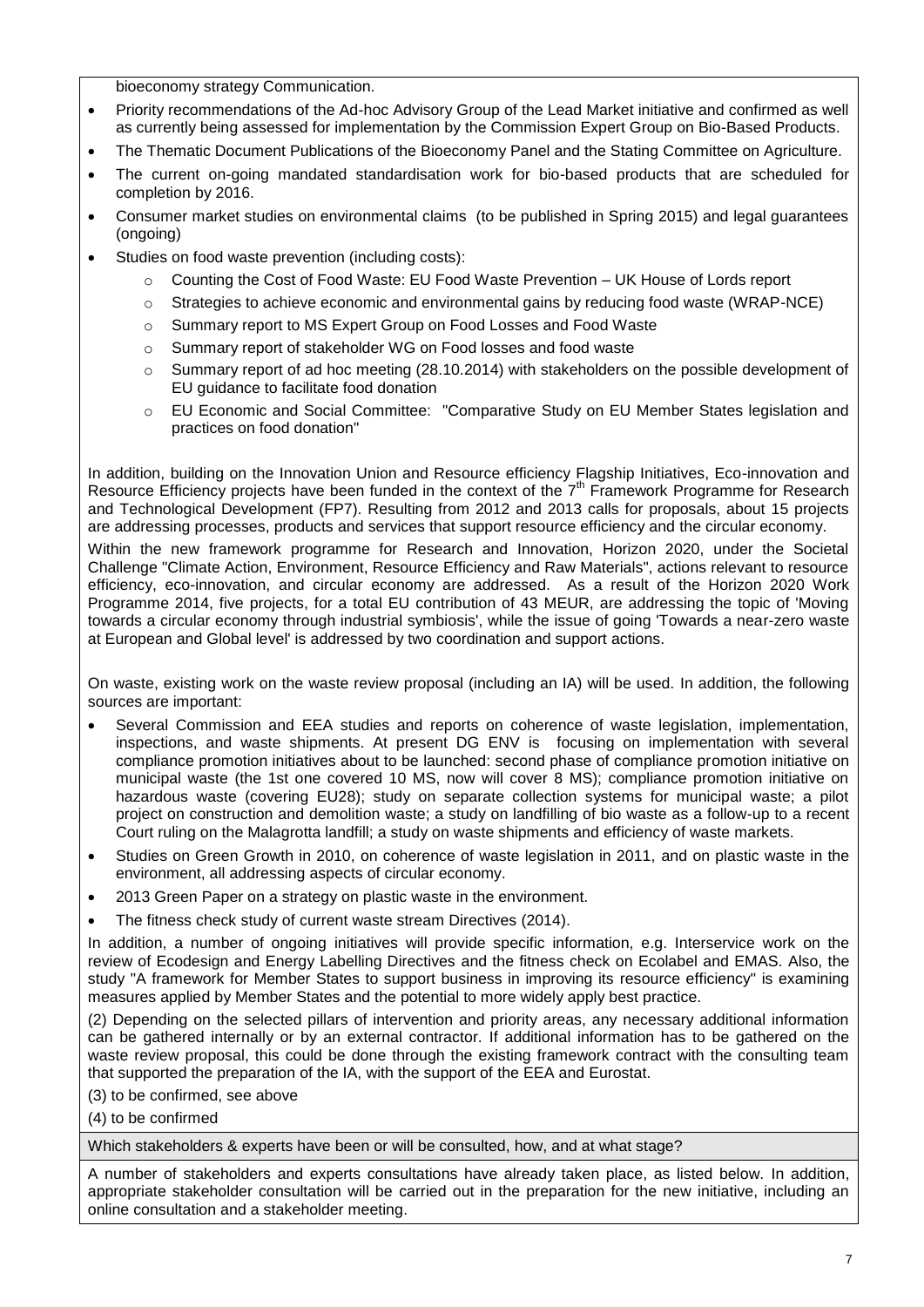### **Previous consultations:**

On the circular economy in general:

- European Resource Efficiency Platform (EREP), consisting of high-level politicians, business CEOs, academia and representatives of NGOs and civil society and their Sherpas. In the run-up to the circular economy package, four plenary meetings were held between 2012 and 2014; in parallel, meetings were held in three separate Working Groups dealing respectively with the circular economy / greening the economy (WG I), setting objectives and measuring progress (WG II) and framework conditions for investments in resource efficiency (WG III).
- Public Consultation on the Green Action Plan for SMEs, end  $2013<sup>24</sup>$  and the ongoing Green Action Plan Task Force with representatives from business and environmental associations.

A Group of Experts on a 'Systemic approach to Eco-innovation to achieve a low-carbon, circular economy' has been set up within the Horizon 2020 Work Programme for 2014-2015, under the Societal Challenge 'Climate action, environment, resource efficiency and raw materials'. The Group includes experts from industry, research and public sectors, and delivered a report in March 2015 in the form of a roadmap for future actions and investments on systemic eco-innovation and the circular economy.

On waste:

- In-depth preliminary consultations of key stakeholders has been carried out to ensure a broad identification of challenges posed by the existing waste legislation and the options for addressing them
- Public stakeholder consultation on waste review, 2013<sup>25</sup>
- Committee of the Regions Outlook Opinion on waste review, 2013<sup>26</sup>
- Seminar focussing on SMEs, 2014
- Specific stakeholder consultation on Extended Producer Responsibility
- Green Paper on a strategy on plastic waste in the environment.  $2013^{27}$
- Stakeholder consultation within the context of the ex-post evaluation of five Waste Stream Directives,  $2014^{28}$
- Several stakeholders issued position papers.

On product design:

Ecodesign Consultation Forum for eco-design related measures, recyclers

On markets for secondary raw materials:

- Meetings with Operational Groups of the Raw Materials Innovation Partnership
- Meetings of the Raw Materials Supply Group and the Forest-Based Industries Expert Group
- Stakeholders workshops within the study on the optimised cascading use of wood
- Public stakeholder consultation on certification of waste treatment facilities (2014)
- Meetings of the Fertilisers Working Groups and ad-hoc meetings supporting the preparation of a proposal for revision of the Fertilisers Regulation N° 2003/2003 and its report on impact assessment (cleared by the IA board – July 2014).

On specific sectors:

- Public consultation on sustainable buildings (July October 2013)<sup>29</sup>
- REACH Review,  $2013^{30}$ .
- Member States expert group on food waste ; with all stakeholders of the food chain in working group on food waste set up under the Advisory Group on the Food Chain and Animal and Plant Health:

1

<sup>&</sup>lt;sup>24</sup> [http://ec.europa.eu/enterprise/policies/sme/public-consultation-green-action-plan/index\\_en.htm#h2-2](http://ec.europa.eu/enterprise/policies/sme/public-consultation-green-action-plan/index_en.htm#h2-2)

<sup>&</sup>lt;sup>25</sup> [http://ec.europa.eu/environment/waste/target\\_review/consultation.htm](http://ec.europa.eu/environment/waste/target_review/consultation.htm)

<sup>26</sup> <https://toad.cor.europa.eu/corwipdetail.aspx?folderpath=ENVE-V/035&id=22016>

 $27$  COM (2013) 123

<sup>&</sup>lt;sup>28</sup> <http://eur-lex.europa.eu/legal-content/EN/TXT/?uri=CELEX:52014SC0209>

Results of the consultation:

<http://ec.europa.eu/environment/archives/eussd/pdf/Outcome%20of%20Public%20Consultation%20on%20Sustainable%20Buildings.pdf> <sup>30</sup> <http://eur-lex.europa.eu/legal-content/EN/TXT/PDF/?uri=CELEX:52013DC0049&from=EN>